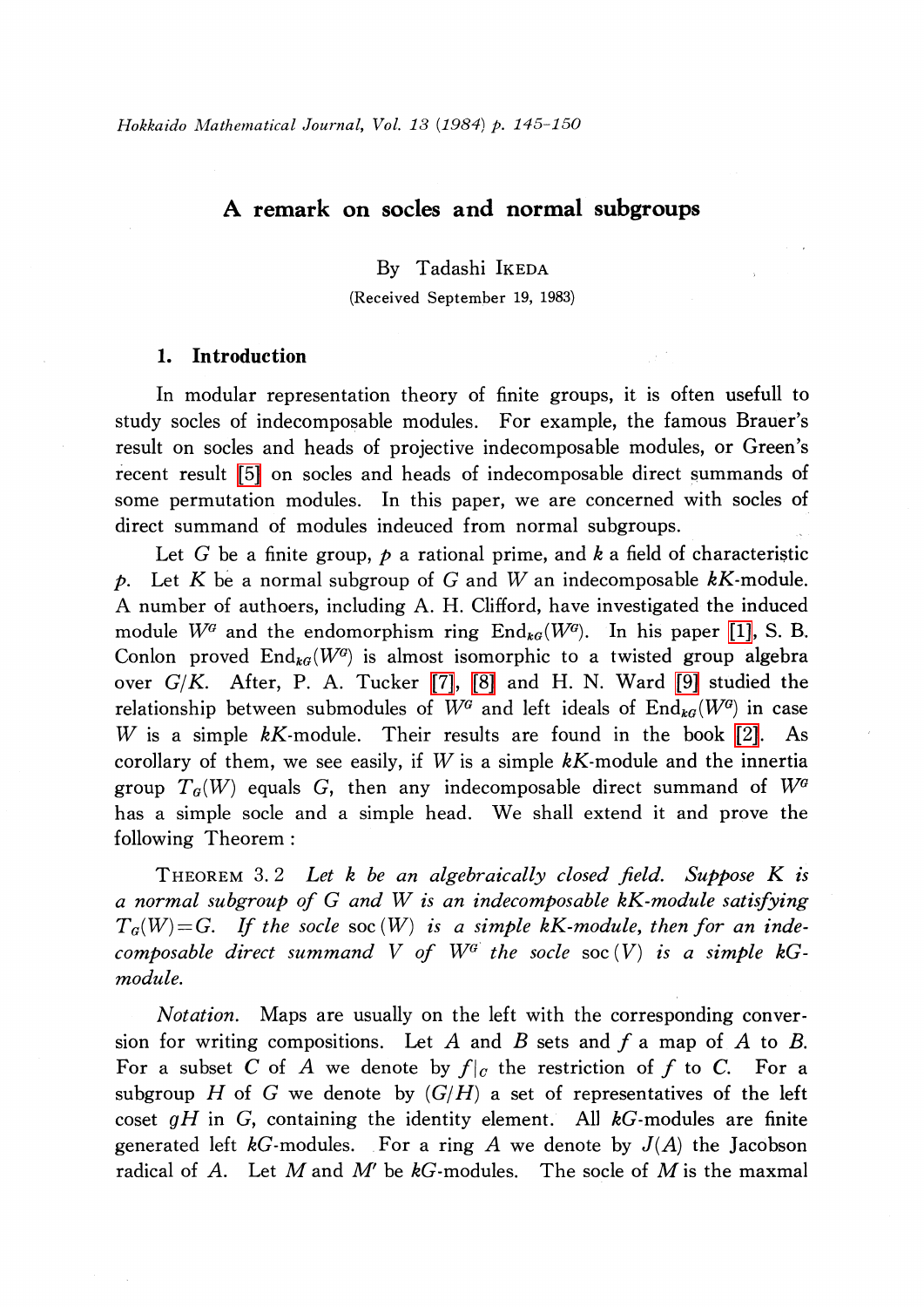## 146 T. Ikeda

semi-simple submodule of M, denoted by soc  $(M)$  and the head of M is  $M/J(kG)$  M, denoted by  $hd(M)$ . The notation  $M/M'$  means that M is isomorphic to a direct summand of  $M'$ . If K is a normal subgroup of G and W is a kK-module, then the innertia group  $T_{G}(W)$  is the subgroup consist of the element x satisfying W and  $W^{x}$  are isomorphic as kK-modules. For other definitions we refer to the books [\[2\]](#page-4-1) and [\[3\].](#page-4-2)

## 2. Preliminary

Throughout this paper, K is a normal subgroup of  $G$ , Y is a quotiant group  $G/K$ , W is an indecomposable kK-module and E is the endomorphism ring End $_{kG}(W^{G}).$  The  $kG\text{-module}$   $W^{G}$  equals  $\bigoplus\ y\!\otimes\! W,$  where the symbol  $\otimes$  will be  $\otimes_{k\kappa}$ . We denote by  $E_{y}$  the k-subspace  $\{\phi\in E|\phi(1\otimes W)\subset y\otimes W\}$ in E. It is easy to see  $E_{1}$  is isomorphic to  $\text{End}_{kK}(W)$  as k-algebra. In this sence, we shall identify  $\mathrm{End}_{kK}(W)$  with  $E_{1}$ . The following Theorem is the well-known Clifford-Conlon's Theorem :

<span id="page-1-1"></span>THEOREM 2.1 Let  $k$  be an algebraicaly closed field. Then the  $k$ algebra  $E/J(E_1)E$  is isomorphic to a twisted group algebra over Y. In particular, if W is <sup>a</sup> simple kK-module, then E is isomorphic to <sup>a</sup> twisted group algebra over Y.

In case W is a simple  $kK$ -module, H. Ward prove the following Theorem. See [\[9\].](#page-5-3)

<span id="page-1-0"></span>THEOREM 2.2 (H. Ward) Let W be a simple  $kK$ -module satisfying  $T_{G}(W)=G$ . Then there is a lattice isomorphism between the set of left ideals of  $E$  and  $kG$ -submodules of  $W^{G},$  given by;

$$
I \longmapsto \big\{ \phi(w) | \phi \in I, \ w \in W^a \big\}
$$

and

$$
\big\{\phi\in E|\phi(W^a)\subset M\big\}\longleftarrow\longrightarrow M
$$

where  $I$  is a left ideal of  $E$  and  $M$  is a kG-submodule of  $W^{a}.$ 

As a corollary of [Theorem](#page-1-0) 2. 2, we can prove Theorem 3. 5 in case W is a simple  $kK$ -module.

<span id="page-1-2"></span>COROLLARY 2.3 Let  $k$  be an algebraicaly closed field. If  $W$  is a simple kK-module satisfying  $T_{G}(W)=G$ , then for an indecomposable direct summand V of  $W^{G}$  the socle soc  $(V)$  and the head hd(V) are both simple kG-modules.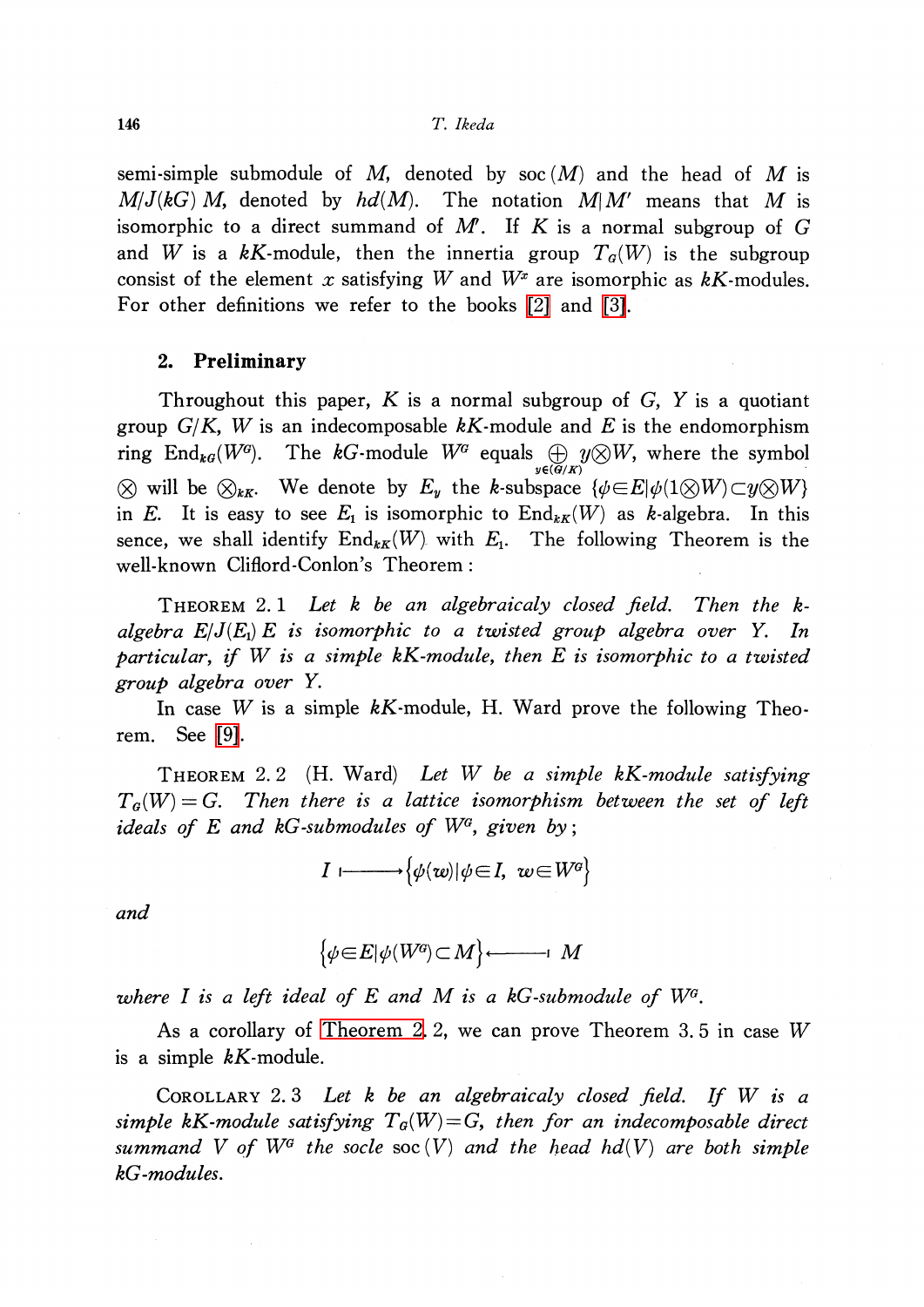PROOF. By [Theorem](#page-1-1) 2.1, the endomorphism ring  $E$  is isomorphic to a twisted group algebra. In particular  $E$  is a quassi-Frobenius algebra. Therefore a projective indecomposable E-module has a simple socle and a simple head. Now the lattice isomorphism in [Theorem](#page-1-0) 2. 2 induces the bijective correspondence between indecomposable direct summands of  $W^{G}$  and projective indecomposable E-modules. Thus [Theorem](#page-1-0) 2. 2 implies Corollary.

We shall extend the above fact and prove [Theorem](#page-0-0) 3. 2 in the following section.

## 3. Simplicity

Now we assume that the indecomposable  $kK$ -module W has a simple socle L. Then  $L^{G}$  is naturally embedded in  $W^{G}$ . Let  $\phi$  be an element of E. Clealy  $\phi$  is the element of  $\text{End}_{kK}(W_{\mathcal{K}}^G)$ . Then the normality of K and Mackey decomposition implies soc  $(W_{K}^G)=L_{K}^{G}$ . Therefore  $\phi(L_{K}^{G})$  is included in  $L_{K}^{\sigma}$ . Hence the following maps are well-defined:

$$
\alpha: E_1 \longrightarrow \text{End}_{kK}(L)
$$

$$
\phi \longmapsto \phi|_L
$$

and

$$
\beta: E \longrightarrow \text{End}_{kG}(L^G)
$$

$$
\phi \longmapsto \phi|_{L^G}.
$$

LEMMA 3.1 Let k be an algebraically closed field. If  $T_{G}(W)=G$ , then ker  $(\beta)=J(E_{1})E$ .

PROOF. Since  $T_{G}(W)=G$  for each element y of  $(G/K)$  there exists an element  $\phi_{y}$  which is a unit of E satisfying  $E_{y}$  =  $E_{1}\cdot\phi_{y}$  =  $\phi_{y}\cdot E_{1}$ . Therefore we have  $E = \bigoplus_{y\in(G/K)}E_{1}\cdot\phi_{y}$ . On the othere hand, let E' be the endomorphism ring End<sub>kG</sub>( $L^{G}$ ) and  $E'_{y}$  the k-subspace  $\{\phi\in E'|\phi(1\otimes L)\subset y\otimes L\}$  in E'. Then  $E'=\bigoplus_{y\in(G/K)}E'_{y}$  and the element  $\psi_{y}|_{L^G}$  of  $E'_{y}$  is a unit of  $E'$  satisfying  $E'_{y}=E'_{1}$ .  $(\phi_{y}|_{L^{Q}}){=}\left(\phi_{y}|_{L^{Q}}\right)E_{1}'$  for  $y{\in}(G/K) .$ 

Suppose that  $\phi=\sum_{y\in(G/K)}\phi_{y}\phi_{y}$  is a element of ker  $\beta$ , where  $\phi_{y}\in E_{1}$ . By definition, we have

$$
\beta(\phi) = \phi|_{L^{G}}
$$
  
=  $\sum_{y \in (G/K)} (\phi_y \psi_y)|_{L^{G}}$   
=  $\sum_{y \in (G/K)} (\phi_y|_{L^{G}})(\phi_y|_{L^{G}})$   
= 0.

Since  $(\phi_{y}|_{L^{\alpha}})(\phi_{y}|_{L^{\alpha}})$  is in  $E_{y}'$  this implies  $(\phi_{y}|_{L^{\alpha}})(\phi_{y}|_{L^{\alpha}})$  is 0 for all  $y\in(G/K)$ .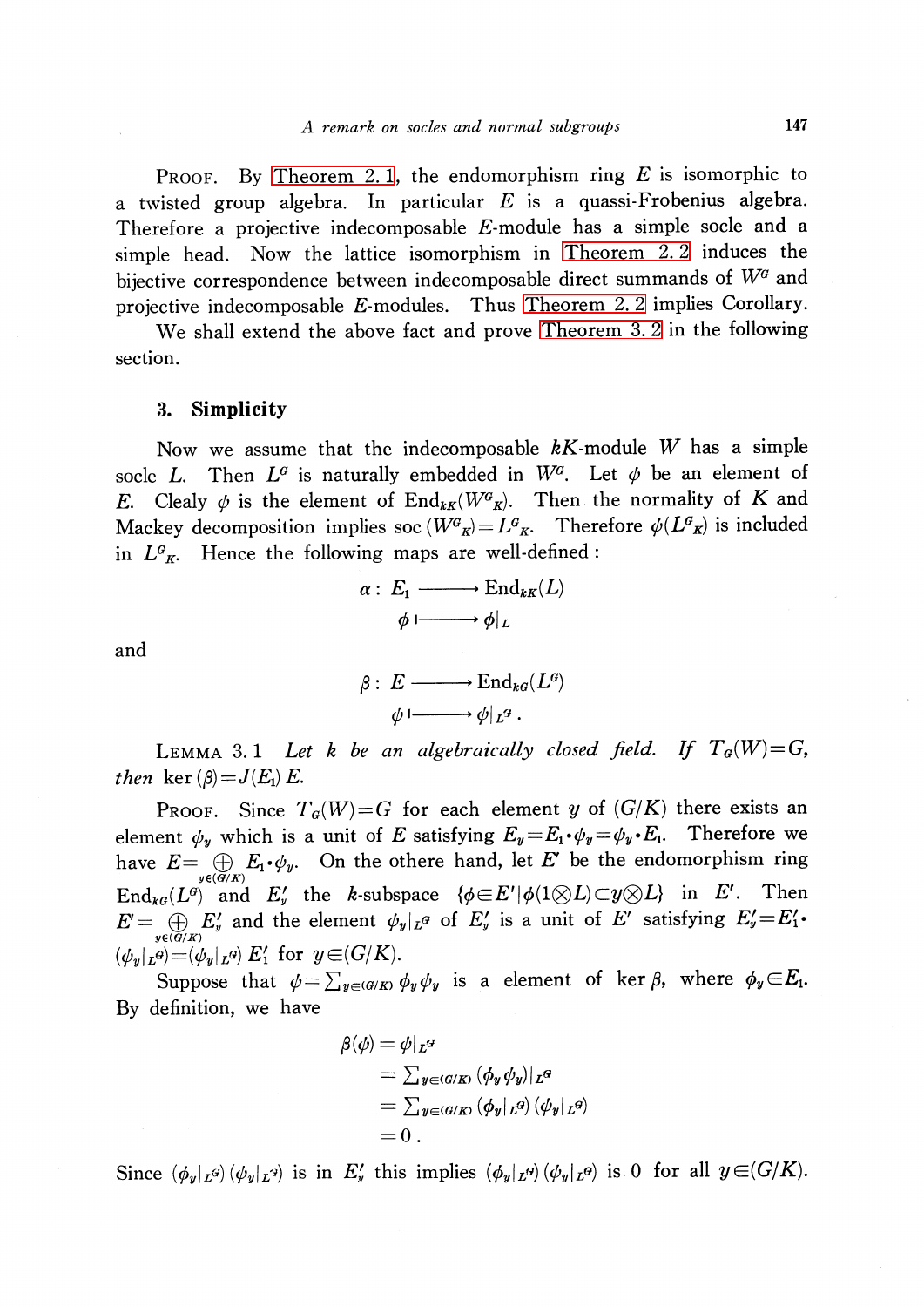## 148 T. Ikeda

Therefore  $\alpha(\phi_{y})=\phi_{y}|_{L^{\gamma}}=0$  for all  $y\in(G/K)$ , and so  $\phi_{y}$  is a element of ker  $\alpha$ for all  $y\in{\mathcal G}/K$ ).

By the way, ker  $\alpha$  equals  $J(E_{1})$  because  $E_{1}/J(E_{1})$  is isomorphic to k and the image of  $\alpha$  is isomorphic to k. Thus  $\phi_{y}$  is in  $J(E_{1})$  for all  $y\in(G/K)$ . So  $\phi$  is contained in  $J(E_{1})E$ . Hence ker  $\beta\subset J(E_{1})E$ .

Conversely, ker  $\beta\supset J(E_{1})E$  is easily checked by reversing the above process.

THEOREM 3.2 Let  $k$  be an algebraically closed field. Suppose that  $W$ is an indecomposable kK-module satisfying  $T_{G}(W)=G$ . If soc  $(W)$  is a simple kK-module, then for an indecomposable direct summand  $V$  of  $W^{G}$ , soc  $(V)$  is a simple kG-module.

**PROOF.** Suppose that soc  $(W) = L$  is a simple kK-module. By Lemma 3. 1,  $\beta$  induces the following inclusion :

$$
\bar{\beta}:\ E/\text{ker }\beta = E/J(E_{\text{i}})\ E \subseteq \longrightarrow E'
$$

By Theorem 2.1  $E/J(E_{1})E$  and E' are both twisted group algebras over Y. In particular, the dimension of  $E/J(E_{1})E$  over k equals that of E'. Therefore the above inclusion is an isomorphism of  $E/J(E_{1})E$  onto E'.

Let V be an indecomposable direct summand of  $W^{G}$  and f a primitive<br>potent of E satisfying  $V = fW^{G}$ . Since  $\overline{B}$  is an isomorphism  $B(f) - f(g)$ idempotent of E satisfying  $V=fW^{G}$ . Since  $\overline{\beta}$  is an isomorphism  $\beta(f)=f|_{L^{G}}$ is a primitive idempotent of E'. Thus  $fL^{G}$  is an indecomposable direct summand of  $L^{G},$  and so  $V\cap L^{G}$  is that of  $L^{G}$  because  $fL^{G}=fW^{G}\cap L^{G}=$  $V\cap L^{G}$ . On the other hand the normality of K implies soc ( $W^{G}{}_{K}$ )= $L^{G}{}_{K}$ . Therefore soc  $(V)$  is contained in  $L^{G}$ . Thus we obtain soc  $(V)=$ soc  $(V\cap L^{G})$ . Hence we can reduce this Theorem in case  $W$  is simple. By [Corollary](#page-1-2) 2.3 we have completed the proof.

COROLLARY 3.3 Let k, K, W are defined in Theorem 3.2. If soc  $(W)$ is <sup>a</sup> simple kK-modules, then the number of indecomposable direct summand of  $W^{G}$  is equal to that of soc  $(W)^{G}$ .

PROOF. The statement of Corollary is immediately from the proof of Theorem 2. 5.

COROLLARY 3.4 Let k be an algebraically closed field of characteristic p and W an indecomposable kK-module satisfying  $T_{G}(W)=G$ . Suppose that soc  $(W)=L$  is a simple kK-module and  $p/|G:K|$ . Then W is extedible to  $G$  if, and only if,  $L$  is extendible to  $G$ .

PROOF. Suppose that  $W$  is extendible to  $G$ . Then there exists an indecomposable kG-module V such that  $V_{K} \simeq W$ . Since K is a normal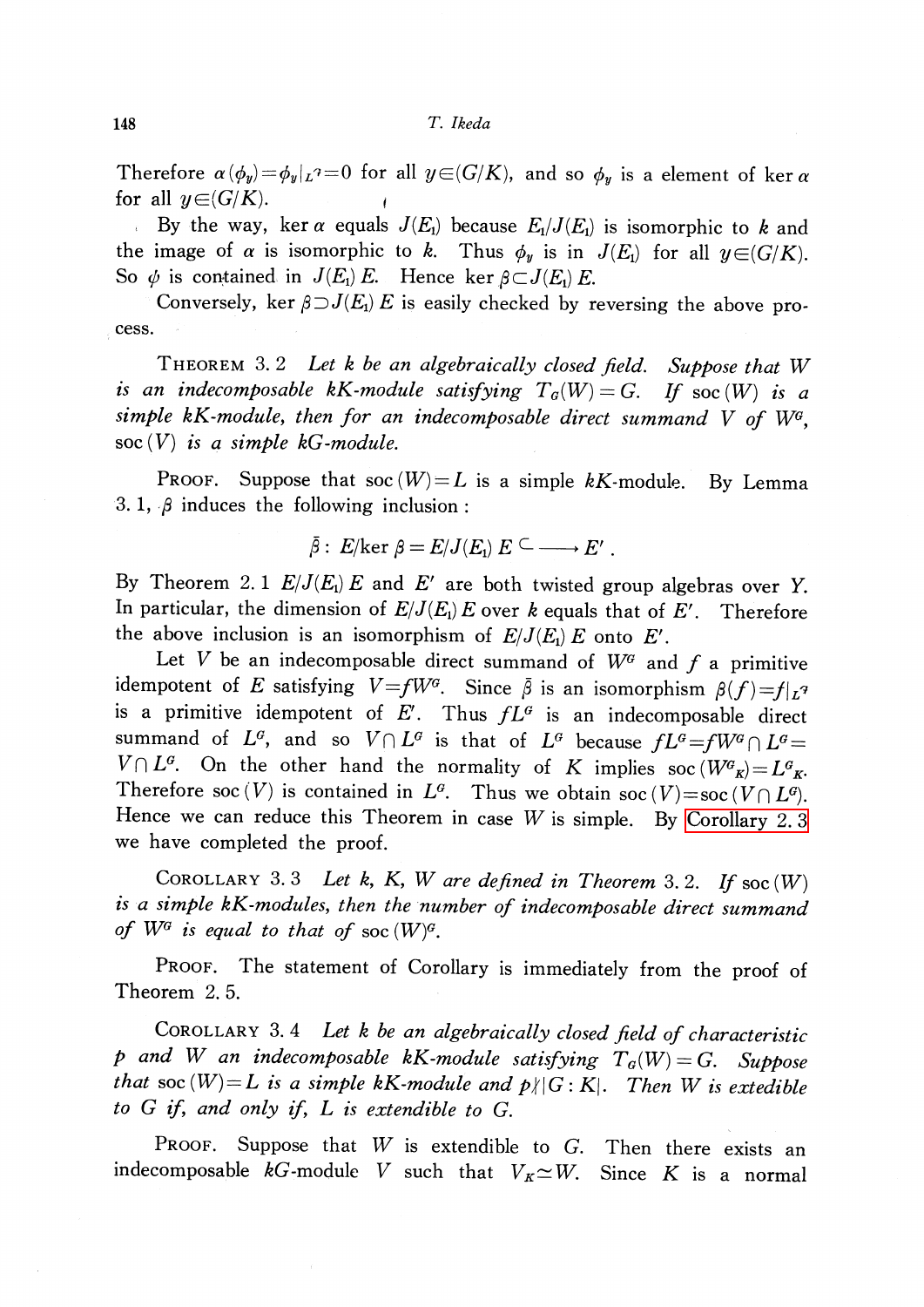subgroup of G we have  $\operatorname{soc}(V)_{K}\subset$  soc $(V_{K})\simeq$  soc $(W)=L$ . Therefore soc  $(V)$ is a simple kG-module and soc  $(V)_{K}\simeq L$ . Hence L is extendible.

Conversely, suppose that  $L$  is extendible to  $G$ . There exists a simple kG-module M such that  $M_{K}\simeq L$ . Since soc  $(W)=L$ , Frobenius reciprocity implies

$$
k \simeq \text{Hom}_{kK}(L, W)
$$
  
\n
$$
\simeq \text{Hom}_{kK}(M_K, W)
$$
  
\n
$$
\simeq \text{Hom}_{kG}(M, W^G)
$$
  
\n
$$
\simeq \text{Hom}_{kG}(M, \text{soc}(W^G)).
$$

Therefore soc ( $W^{G}$ ) $\simeq M+$  (other simple kG-modules). By [Theorem](#page-0-0) 3. 2, there exists an indecomposable direct summand V of  $W^{G}$  such that soc  $(V) \simeq M$ . Since  $T_{G}(W)=G$  Mackey decomposition Theorem implies  $V_{K}\simeq mW$ , where  $m$  is a positive integer. So Frobenius reciprocity implies

$$
mk \simeq \text{Hom}_{kK}(L, mW)
$$

$$
\simeq \text{Hom}_{kK}(L, V_K)
$$

$$
\simeq \text{Hom}_{kG}(L^G, V) .
$$

On the other hand,  $\text{End}_{kG}(L^{G})$  is a semi-simple algebra because  $p\nmid|G:K|$ and [Theorem](#page-0-0) 2.1. Therefore by Theorem 3.2,  $L^{G}$  is a semi-simple  $kG$ module. Furthermore  $L^{G}$  has M as a direct summand with multiplicity one.<br>So Hom  $g(L^{G} M) \sim k$  Hence we obtain  $m=1$ , and  $V_x \simeq W$ . Thus W is So Hom<sub>kG</sub>( $L^{G}$ ,  $M$ ) $\simeq$ k. Hence we obtain  $m=1$ , and  $V_{K} \simeq W$ . extendible.

The results of [Theorem](#page-0-0) 3. <sup>2</sup> and two corollaries are concerned with socles, but by using of contragradient modules, we can prove similar facts of them in case of heads.

## Acknowledgement

The author wish to thank Dr. T. Okuyama for his helpfull advice.

## References

- <span id="page-4-0"></span>[1] S. B. CONLON: Twisted group algebras and their representations, J. Austral. Math. Soc. 4 (1964), 152-173.
- <span id="page-4-1"></span>[2] C. W. CURTIS and I. REINER: Methods of Representation Theory: With Application to Finite Groups and Orders, Vol. 1, Pure and Applied Mathematics, Wieley-Interscience, New York/Chichester/Brisbane/Toronto, 1981.
- <span id="page-4-2"></span>[3] W. FEIT: The Representation Theory of Finite Groups, Mathematical Library, Vol. 25, North-Holland, Amsterdam/New York/Oxford, 1982.